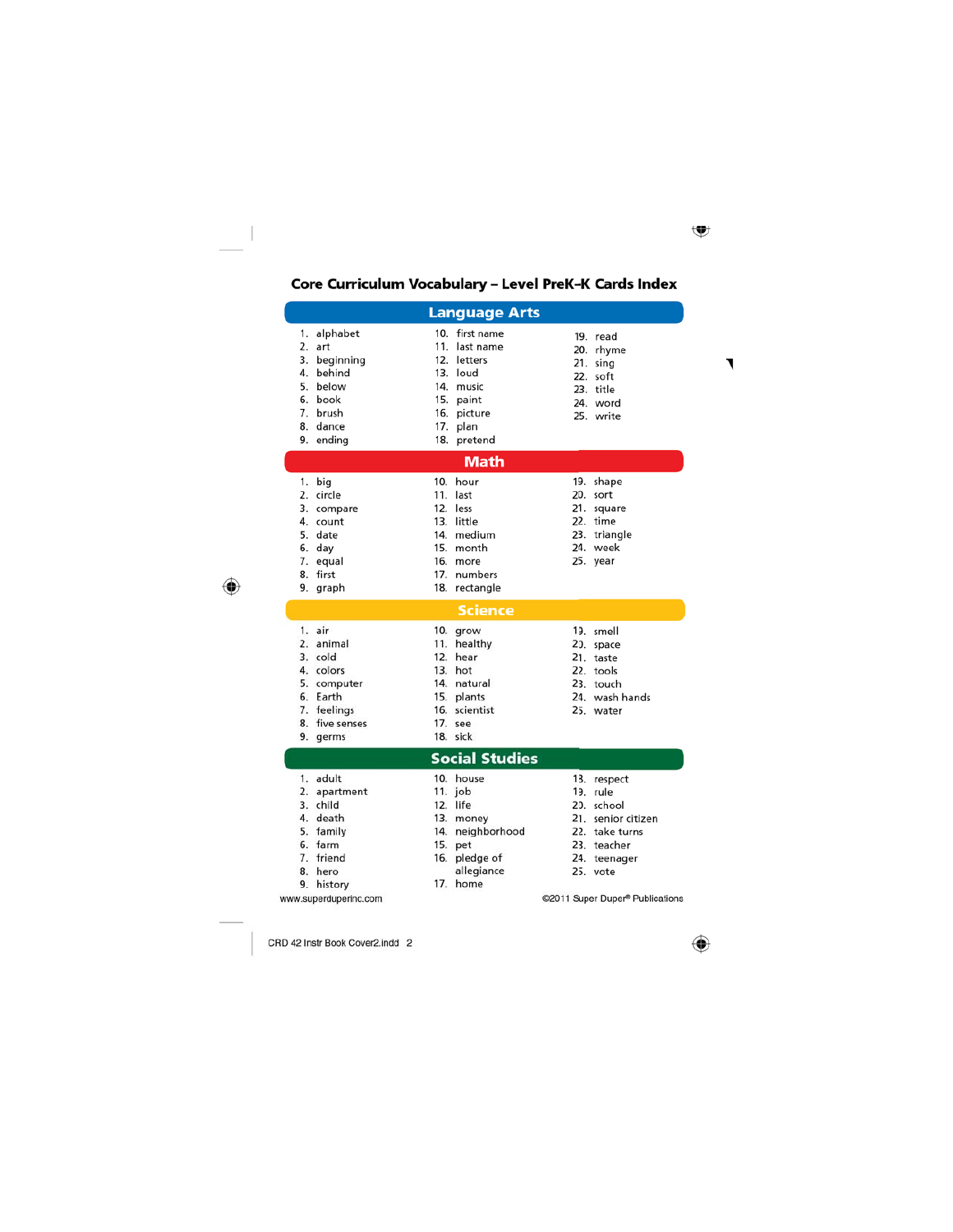## **Webber® Core Curriculum Vocabulary Cards – Level PreK–K**

**Research-Based Cards for Collaboration in the Classroom**

*Webber® Core Curriculum Vocabulary Cards – Level PreK–K* introduces and teaches 100 words that are necessary for students to participate in the prekindergarten and kindergarten classrooms. Divided into four sets (*Language Arts*, *Math*, *Science*, and *Social Studies*), these color-coded and research-based cards will help your students learn important vocabulary words by matching words and definitions. These cards are ideal for the SLP, special educator, classroom teacher, or reading specialist.

Each card deck has 50 cards divided into 25 pairs. Each pair includes a *Definition Card* and a *Word Card*. The same illustration appears on both cards. Use the cards to teach students to understand and use these critical vocabulary terms.

The following game ideas can be used with one card deck or all four sets. For additional activities, see game booklets included with other *Webber®* card products.

**Memory** – Place all cards facedown. Players take turns turning over two cards at a time, trying to find a matching pair of *Definition-Word* cards. If a player finds a match, the teacher or therapist reads the word and definition aloud, and the player keeps the cards until the end of the game. Play continues in turn. The student with the most cards at the end of the game wins.

©2011 Super Duper® Publications www.superduperinc.com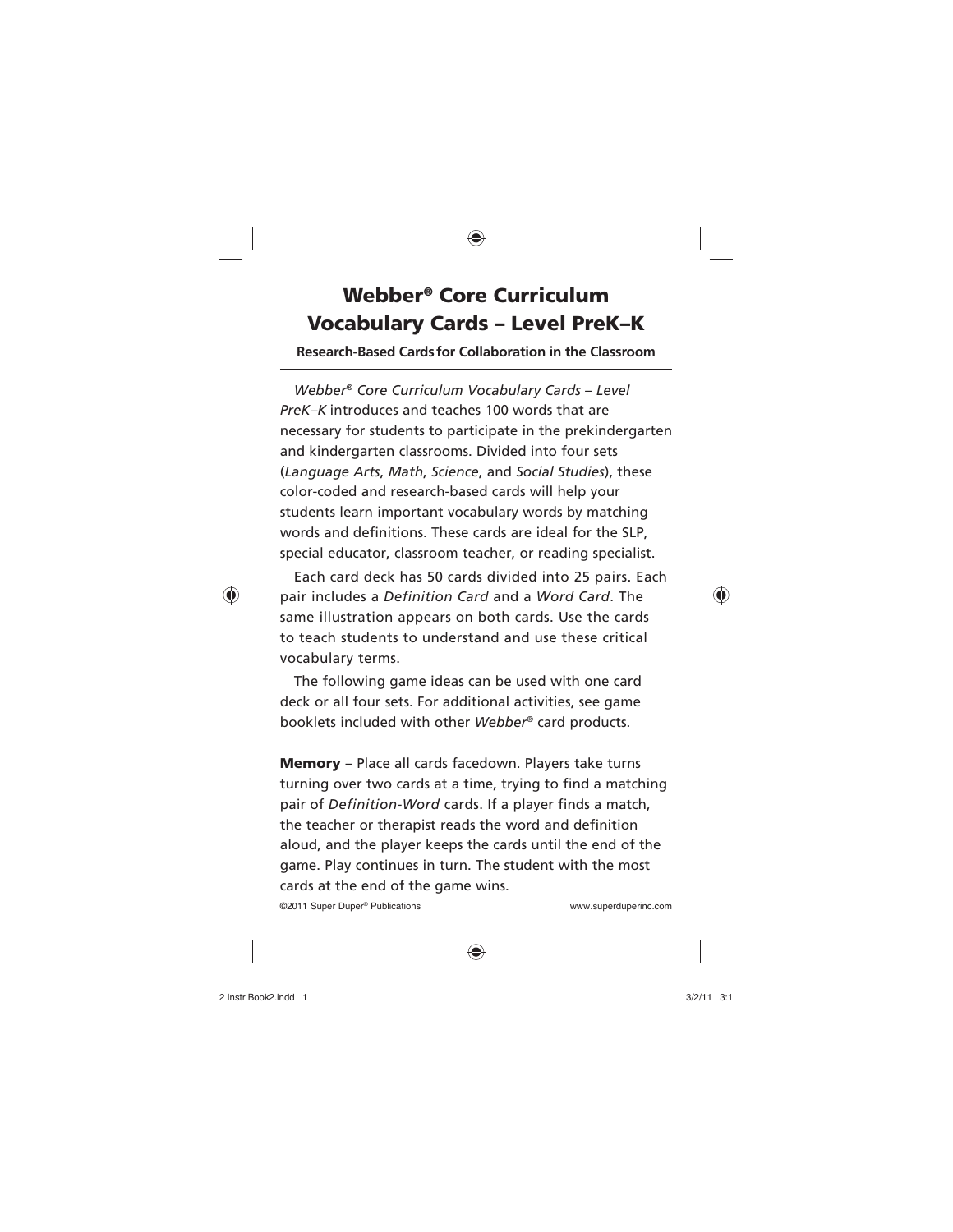**What's the Word?** – Divide one set of cards into *Definition Cards* and *Word Cards*. Give each player a *Word Card,* and tell him/her what the vocabulary word is. The teacher or therapist reads a *Definition Card* aloud. The player with the matching *Word Card* responds with the correct answer and keeps the pair of cards. Most cards win!

**Around the World** – Shuffle the *Definition Cards* from one deck. Students stand in a line and the teacher or therapist reads a definition from a *Definition Card* to the first player in line. If that player names the correct vocabulary word, he/she keeps the card and moves to the back of the line. The student with the most cards at the end of the game wins.

**What Am I?** – Give each player a *Word Card*. First player describes the word on the card and the other players try to guess the answer. Each player takes turns. Use as many *Word Cards* as you like!

**Vocab-u-Toss** – Divide one deck of cards into *Definition Cards* and *Word Cards*. Place the *Word Cards* face up on the floor. Let students take turns tossing a beanbag onto one of the cards. The teacher or therapist reads the word on the beanbag card, and the student gives the definition. If correct, the student keeps the *Word Card*. The student with the most cards at the end of the game wins.

**Hip, Hop, Stop!** – Have students sit in a circle. Designate one student to be the caller. The caller closes his/her eyes